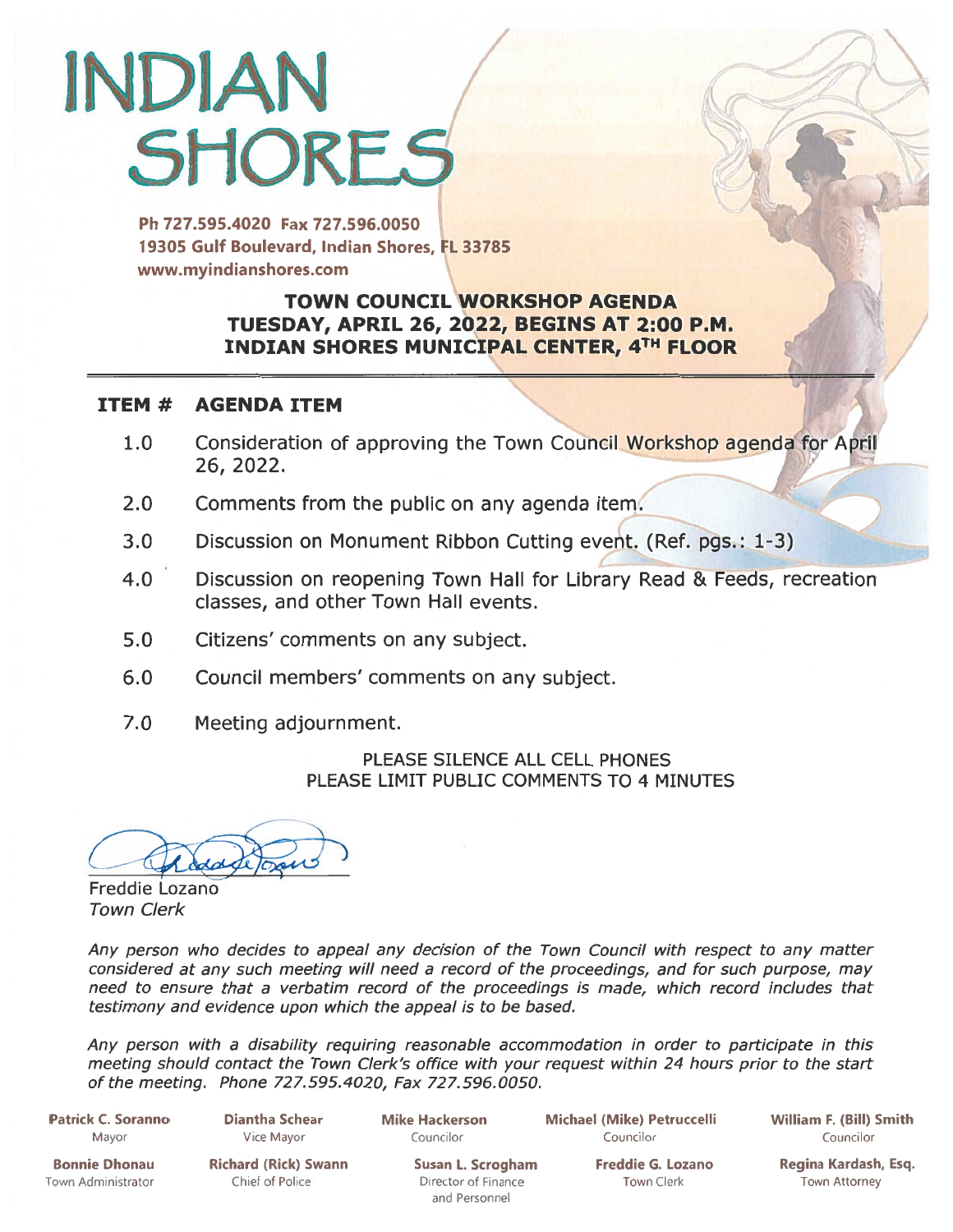## **MONUMENT RIBBON CUTTING INVITE LIST June 16, 2022, Thursday, 10 a.m.**

| <b>NAME</b>                            |
|----------------------------------------|
|                                        |
| <b>LOCAL AND STATE REPRESENTATIVES</b> |
| Congressman Charlie Crist              |
| Senator Jeff Brandes                   |
| Representative Nick DiCeglie           |
| Seminole Tribe Representative          |
|                                        |

| PINELLAS COUNTY BOARD OF COMMISSIONERS   |
|------------------------------------------|
| Janet Long                               |
| Pat Gerard                               |
| Charlie Justice                          |
| Dave Eggers                              |
| Karen Seel                               |
| Kathleen Peters                          |
| <b>Rene Flowers</b>                      |
|                                          |
| <b>County Administrator Barry Burton</b> |
| <b>Brian Lowack</b>                      |
| Paul Cozzie                              |
| <b>Greg Milam</b>                        |
| Kelli Hammer Levy                        |

| <b>BIG C REPS</b>         |
|---------------------------|
| Dave Gattis               |
| Robert E. Schmidt, Jr.    |
| Hoyt Hamilton, Vice Mayor |
| Cookie Kennedy            |
| John Hendricks            |
| <b>Bill Queen</b>         |
| David Will                |
| MaryBeth Henderson        |
| Alan Johnson              |
| Tyler Payne               |

| <b>TOWN COUNCIL</b> |  |
|---------------------|--|
| Patrick Soranno     |  |
| Diantha Schear      |  |
| Mike Hackerson      |  |
| Mike Petruccelli    |  |
| <b>Bill Smith</b>   |  |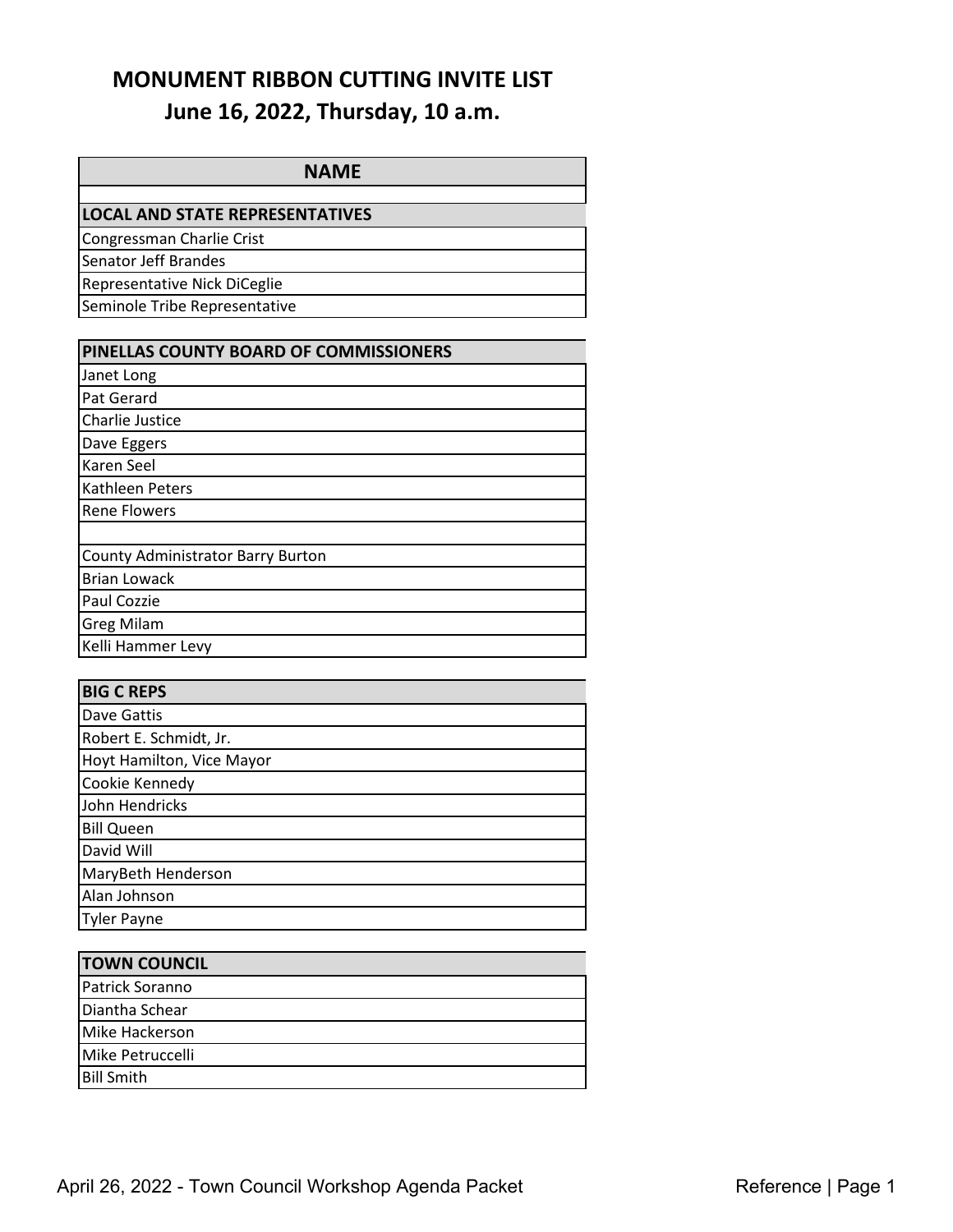| <b>TOWN</b>                      |
|----------------------------------|
| <b>Town Staff</b>                |
| Fire Chief Jeff Davidson (PSFRD) |
| Regina Kardash                   |
| <b>Brian Rusu</b>                |
| Jerry Dabkowski                  |
| Sacha Dyson                      |
| Jeanine Bittinger                |
|                                  |
| E.D. Williams                    |
| Marcia Grantham                  |
| Mary Karayianes                  |
| Elaine Jackson                   |

| <b>TOWN BOARDS/COMMITTEES</b>    |
|----------------------------------|
| Art Newsome - Admin              |
| Lori Kauffman - Admin            |
| John Caruso - Admin              |
| Ellen Bauer - Admin              |
| Tom King - Admin                 |
| Maya Feliciano - Arts            |
| Marcie Smith - Arts              |
| Starlyn Fickert - Arts           |
| Alan Dreher - BAA                |
| John Yackowski - BAA             |
| Suzanne Lynch - BAA              |
| Karl Olander - BAA               |
| Nick Menchise - BAA              |
| Elizabeth Hill - Library         |
| Laura Friedrich - Library        |
| Alice Fennell Lawrence - Library |
| Peg McDermott - Library          |
| Zulema Olander - Library         |
| Mark McKee - Police Pension      |
| Michael Howard - Police Pension  |
| Janet McKee - Public Svcs.       |
| Neil Rode - Public Svcs.         |
| <b>Candiss Rinker - PZB</b>      |
| Roland Goerner, Jr. - PZB        |
| Sue Deasy - PZB                  |
| Claudia Riva - PZB               |
| Mark Housman - PZB               |

## **MONUMENT PROJECT**

Larry Fluty